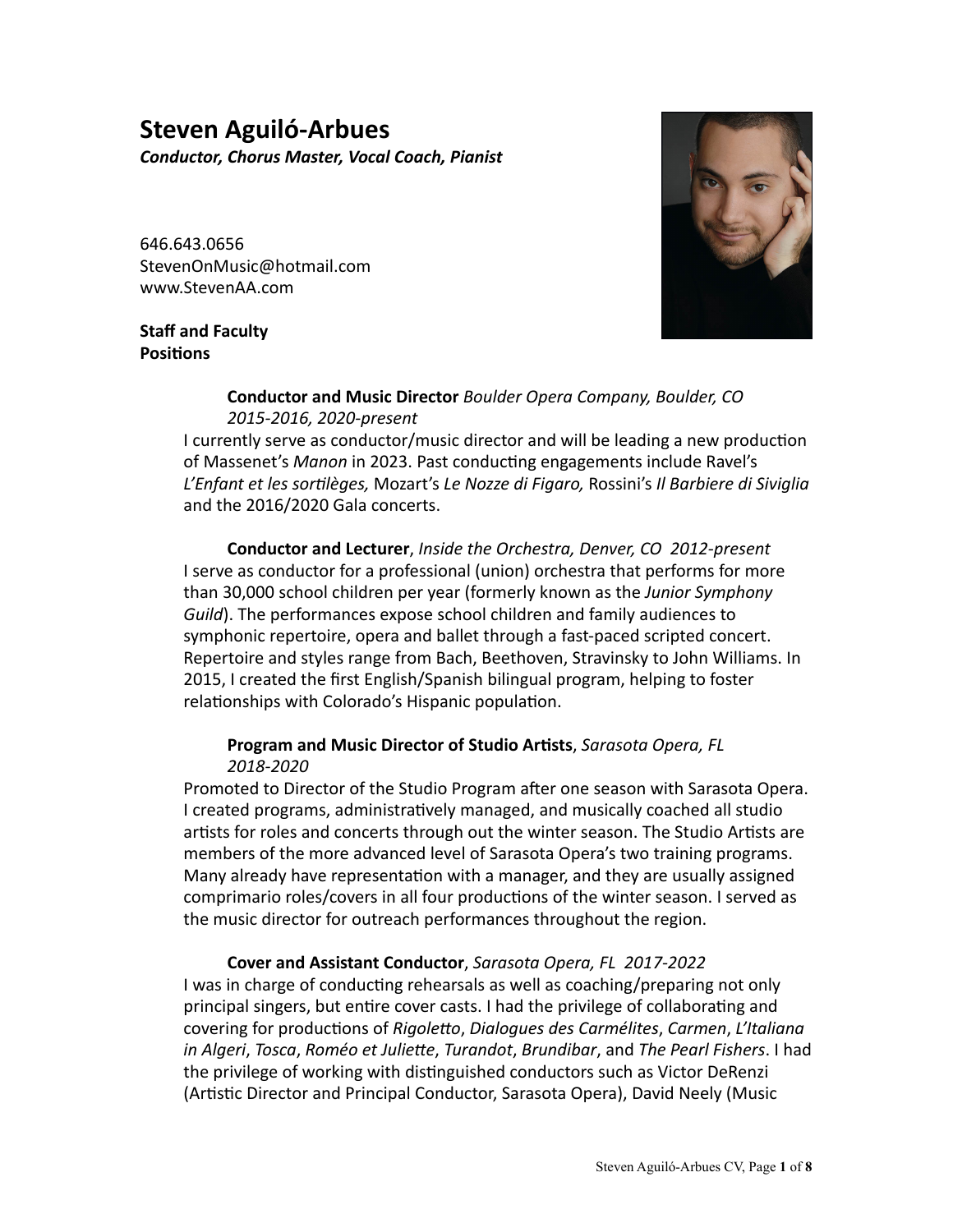Director at Des Moines Metro Opera, Director of Orchestral Activities University of Maryland), Anthony Barrese (Artistic Director Opera Southwest, Opera Delaware), and Maestro Marcello Cormio (UK Philharmonia).

# **Assistant Conductor/Principal Coach Pianist**, *Opera Colorado, Denver, CO 2008, 2012, 2014*

I was assistant conductor to Maestro Stephen Lord during a production of *Madama Butterfly* and served as rehearsal conductor during Le Nozze di Figaro. I also served as principal rehearsal pianist/coach for main stage productions of Bizet's *Carmen* and Verdi's *Rigoletto* with distinguished Metropolitan Opera artists including Rachele Gilmore, Rene Barbera, Gordon Hawkins, Sandra Piques Eddy, Jay Hunter Morris and Michael Fabiano.

# **Conductor and Artistic Director**, *The Renaissance Project, Boulder, CO 2013-2017*

In charge of preparing and conducting a 25-person *a cappella* choir specializing in Renaissance choral works as well as contemporary choral works of a similar aesthetic. Additional responsibilities included administrative and marketing duties.

# **Conductor, Vocal Coach, and Recording Producer,** *Art Song Colorado*, *Denver, CO 2018-present*

I am currently engaged to conduct a remounted production of *Der Kaiser von* Atlantis in 2023. I served as associate conductor to the Colorado Springs Chamber Orchestra in a production of Heggie's *To Hell and Back.* I am also engaged to serve as collaborative pianist and recording producer on upcoming record album projects as well as public performances.

**Mentored Assistant Conductor**, San Diego Opera, San Diego, CA 1997-2003 I was a conducting pupil of esteemed Italian Maestro Edoardo Müller (Teatro alla Scala, Metropolitan Opera) at the San Diego Opera, working on productions of Le *Nozze di Figaro, Madama Butterfly, Tosca* and *Il Trovatore*. 

## **Conductor, Staff Pianist and Coach**, *Centro Studi Lirica Opera, Novafeltria, Italy 2005*

I conducted opera scenes and played for regional and touring performances through out the Emilia Romagna region of Italy (Italian opera and song repertoire). I worked closely with Italian coach/conductor Ubaldo Fabbri (Rossini Opera Festival, Accademia Rossiniana).

# **Assistant Conductor, Staff Pianist and Coach**, *Manhattan School of Music, New York, NY 2004-2007*

I served as assistant conductor to the opera seminars conducted by Maestro Thomas Muraco (Oper Bremen, studienleiter). I assisted on productions of *Madama Butterfly, Don Giovanni, Dialogues des Carmélites, Il Tabarro, and Gianni Schicchi*. I also studied orchestral conducting with Maestro David Gilbert (New York Philharmonic, American Ballet Theatre).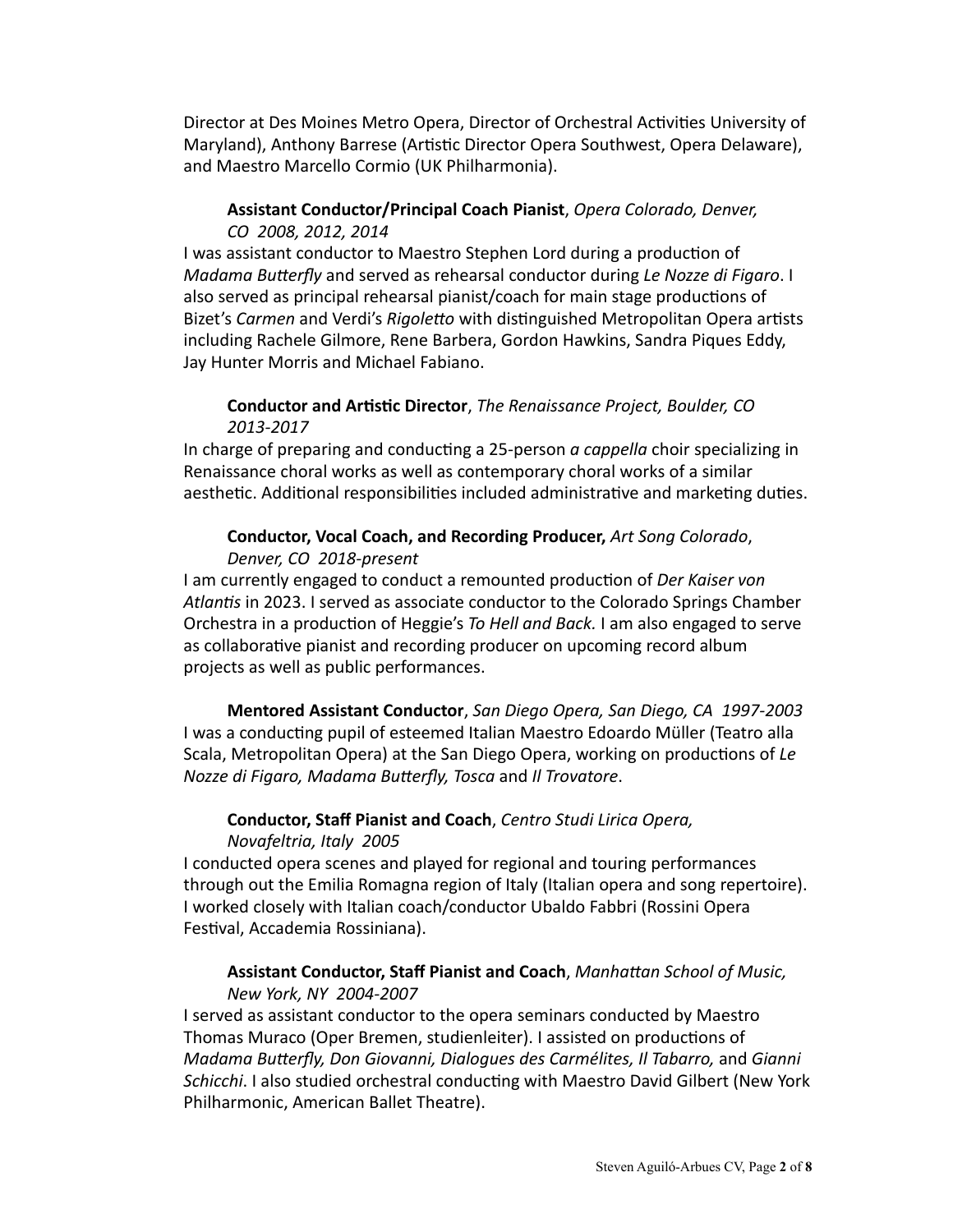**Assistant Conductor and Conducting Fellow**, *Miami Music Festival, FL 2016* Assistant conductor to Mo. Steven Gathman (former Head of Music/Chorusmaster, Washington National Opera) on productions of *L'Enfant et les Sortilèges* and *Gianni* Schicchi. I prepared a substantial amount of symphonic repertoire for study and rehearsal with master teachers David Effron (former Artistic Director of Central City Opera and Professor of Conducting at Indiana University) and Larry Rachleff (Professor of Conducting, Rice University).

#### **Assistant Professor Vocal Coach/Opera Conductor**, *Colorado State University, Fort Collins, CO 2013-2015*

In 2015, I was the music director and conductor for CSU's production of *Idomeneo.* I served as principal vocal coach for the university voice area department and the Charles and Reta Ralph Opera Center. Coordinated the opera music rehearsal schedule and conducted all opera music and staging rehearsals. I was the opera chorus master and backstage conductor.

# **Opera Conducting Consultant and Vocal Coach**, *Festival Amadeus*,  *Whitefish, MT 2019*

Served as opera conducting adviser, vocal coach, repetiteur and continuo harpsichord to Mo. John Zoltek (Music Director Glacier Symphony and Chorale) for the production of *Così fan tutte.* 

# **Staff Pianist Coach**, Atlanta Opera, Atlanta, GA 2013

I was principal rehearsal pianist for Puccini's *Tosca* as well as organist during performances under the musical direction of Arthur Fagen (Atlanta Opera Music Director, Professor of Conducting Indiana University). Additional performances included Atlanta Opera's 2013 Gala Concert as well as preview concerts in the Atlanta metro area, featuring distinguished artists Kara Shay Thomson (Lyric Opera of Chicago, New York City Opera), Luis Ledesma (La Scala, Teatro Colon, Houston Grand), and Massimiliano Pisapia (La Scala, Zürich Opernhaus).

# **Music Director/Pianist and Teaching Artist**, *Central City Opera, CO 2012-present*

I serve as music director/pianist for the Central City Opera Touring Artists for performances through out the state of Colorado. Additional performances include preview and Gala concerts with distinguished artists such as Anna Christy (Metropolitan Opera, Santa Fe Opera, San Francisco Opera), Michael Mayes (Washington National, Teatro Real Madrid), Daniel Belcher (Opera Philadelphia, Houston Grand) and Elizabeth Welch (Phantom of the Opera, Broadway, Berlin). In addition, I was the coach/pianist for a touring production of The Ballad of Baby Doe under the baton of Mo. John Baril. I also served as coach/pianist for Central City Opera's collaboration with the Denver Philharmonic on a production of *The Elixir of Love.*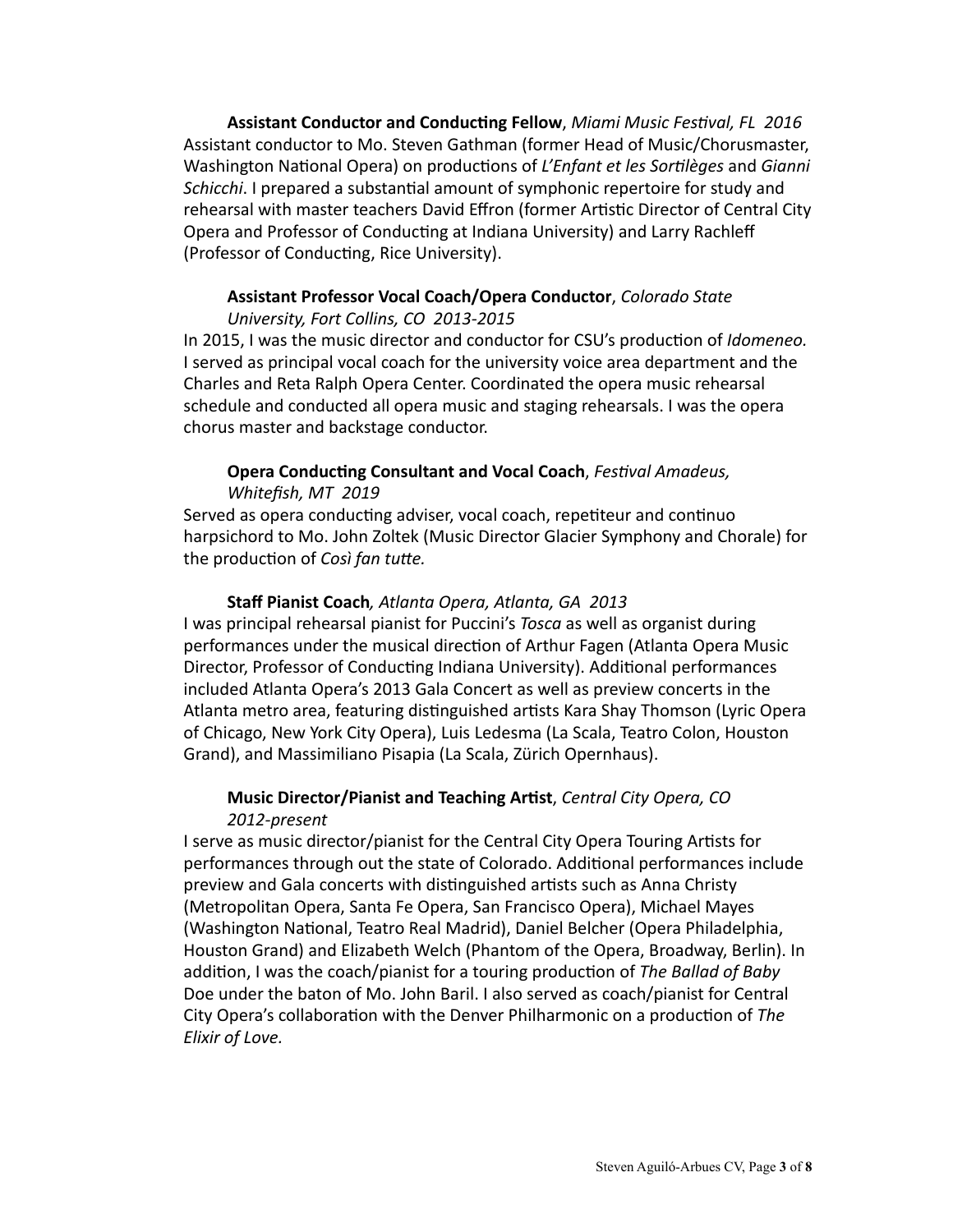**Resident Coach Accompanist**, *Opera Colorado, Denver, CO 2008-2013* I was in charge of musically preparing the Opera Colorado Young Artists for performances including outreach touring shows, aria and ensemble performances, comprimario main stage roles, recital song repertoire, and masterclasses. I also coached the young artists for auditions and competitions, which led to Bass-Baritone Ryan Speedo Green to win the Grand Finals of the Metropolitan Opera National Council Auditions. Along with being the pianist for all Young Artist performances, I was also the répétiteur for all Young Artist matinées. I also arranged the outreach Young Artist touring operas as well as condensed versions of main stage operas for educational performances. I assisted in the *Page to Stage* educational program as resident composer, helping high school students create their own opera. In 2008, I was the music director (in collaboration with Central City Opera) of new opera scenes featured at the Opera America Conference.

**Staff Coach Pianist**, Crested Butte Music Festival, Crested Butte, CO 2012 I served as rehearsal pianist Mozart's *Die Zauberflöte* and Donizetti's L'Elisir d'amore under Mo. David Syrus (former Head of Music for the Royal Opera House in Covent Garden, London). I coached and played for the Marcello Giordani Young Artist Program artists. I worked closely with renowned vocal coaches Richard Raub (Opera Company Philadelphia, Academy of Vocal Arts) and Laurent Phillipe (Academy of Vocal Arts, Royal Opera House, Covent Garden).

## **Music Director Senior Opera Theater**, *Manhattan School of Music, New York, NY 2007*

I coached and was responsible for the musical preparation of the Opera Theater seminar for undergraduate seniors completing a vocal performance degree. Repertoire included arias/ensembles from opera and musical theater selections. Served as chorusmaster and répétiteur for the production of *Dido and Aeneas*.

## **Associate English Diction Coach**, *Manhattan School of Music, New York, NY 2006*

I served as Associate English diction coach (Mid-Atlantic dialect) with Kathryn LaBouff (diction coach Metropolitan Opera, Houston Grand Opera) for the MSM Opera Studio productions of The Village Singer and Lord Byron's Love Letter.

## **Music Director Pianist and Vocal Coach**, *CU NOW, University of Colorado at Boulder, CO 2018*

I coached and performed new opera scenes composed by selected CU composition students at the Composer Fellows' Initiative during the University of Colorado's New Opera Workshop (CU NOW). I also collaborated with esteemed contemporary opera composer Jake Heggie (*Dead Man Walking, Moby Dick, It's a Wonderful Life)* to improve the new opera scenes.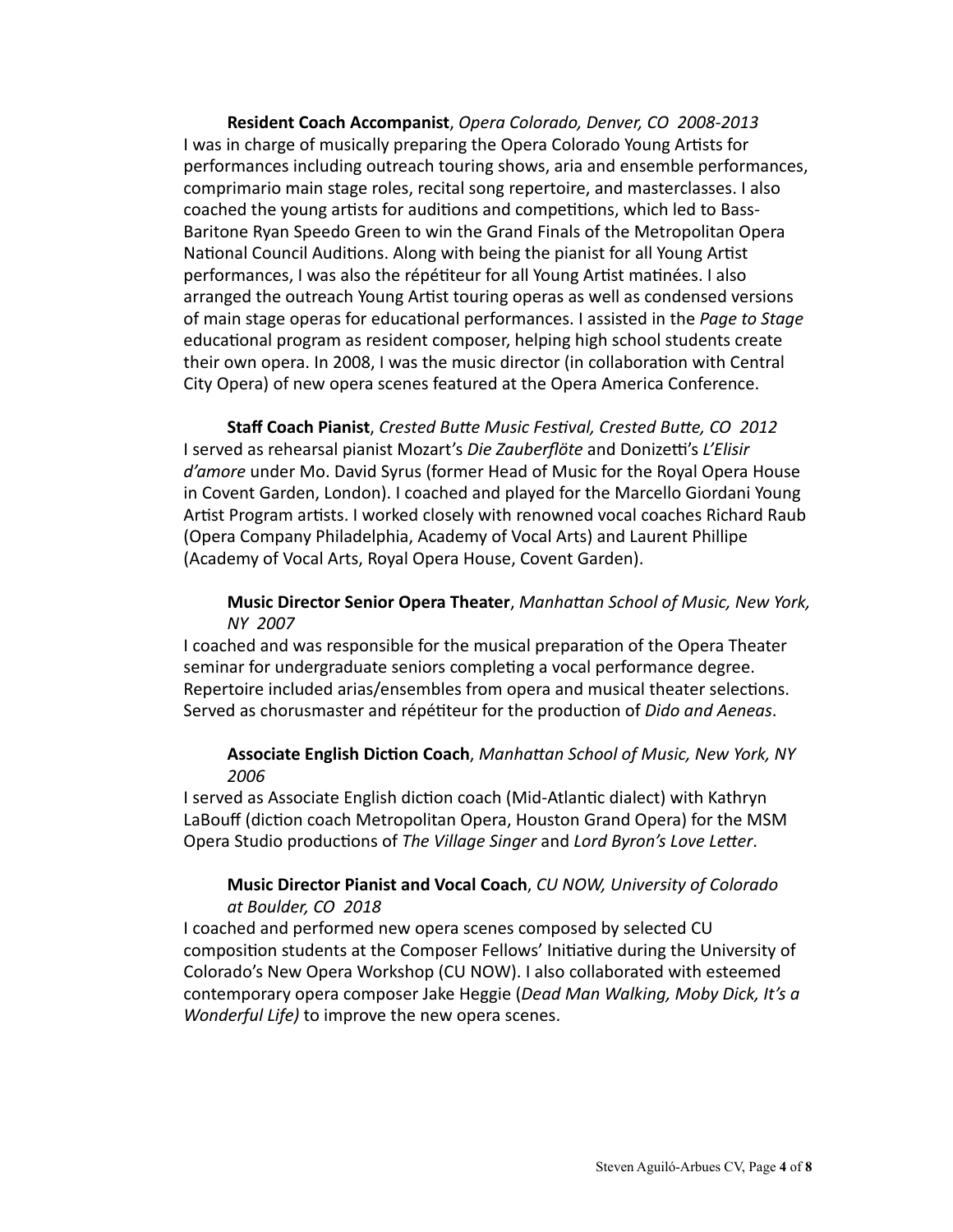#### **Conducting Teachers**

Edoardo Müller, Opera Conducting, San Diego Opera. 1997-2003. Stephen Lord, Opera Conducting, Opera Colorado. 2008 David Effron, Orchestral Conducting, Miami Music Festival. 2016. Larry Rachleff, Orchestral Conducting, *Miami Music Festival.* 2016. David Gilbert, Orchestral Conducting, Manhattan School of Music. 2004-06. Lawrence Kaptein, Choral Conducting, University of Colorado Boulder. 2002

## **Played for Studio Coachings/Masterclasses led by:**

Marilyn Horne, Renata Scotto, Nico Castel, Thomas Hampson, Martin Katz, Stephen Lord, Samuel Ramey, Ari Pelto, Ubaldo Fabbri, Martha Eggerth, David Gately, David Syrus, Robert Cowart, Marni Nixon, Victor DeRenzi, Ashley Putnam, Brian Zeger, Richard Danielpour, Jose Maria Condemi, Lori Laitman, Takács String Quartet

## **Opera/Musical Theater Repertoire**

*Manon*, Conductor, Chorusmaster. *Boulder Opera*, 2023 **Der Kaiser von Atlantis**, Conductor. Art Song Colorado. 2023 *Glory Denied, Associate Conductor, Chamber Orchestra of Springs/ASC.* **2022 Les pêcheurs de perles**, Cover Conductor. *Sarasota Opera.* 2022 **Tosca**, Assistant and Backstage Conductor, Sarasota Opera. 2022 Le Nozze di Figaro, Conductor. Boulder Opera Company. 2021 *L'Enfant et les sortilèges*, Conductor. *Boulder Opera Company*. 2021 Frida Kahlo and the Bravest Girl in the World, Music Director, Coach. *Central City Opera*. 2021. To Hell and Back, Associate Conductor, Coach. Art Song Colorado. 2021. **L'Elisir d'amore**, Assistant Conductor, Central City Opera, 2021 *Roméo et Juliette,* Cover Conductor. *Sarasota Opera.* 2020. *Rigoletto,* Cover Conductor*. Sarasota Opera.* 2019. *Brundibar,* Cover Conductor. *Sarasota Opera.* 2019. **Così fan tutte**, Conducting Consultant, Pianist. Festival Amadeus. 2019. **Turandot**, Assistant and Backstage Conductor. Sarasota Opera. 2019. *Carmen, Cover Conductor. Sarasota Opera.* 2018. *Dialogues des Carmélites, Cover Conductor. Sarasota Opera.* 2017. L'Italiana in Algeri, Assistant Conductor. Sarasota Opera. 2017. *The Ballad of Baby Doe, Coach, Pianist. Central City Opera Tour.* **2016-17. L'Enfant et les Sortilèges**, Assistant Conductor. Miami Music Festival. 2016. **Gianni Schicchi**, Assistant Conductor. Miami Music Festival. 2016. **The Scarlet Letter**, Chorus Pianist. Opera Colorado. 2016. **Il Barbiere di Siviglia**, Conductor. Boulder Opera Company. 2015. **Idomeneo**, Conductor, Chorusmaster. *Colorado State University.* 2015. Aïda, Chorus Pianist. Opera Colorado. 2015. *Signor Deluso, Music Director. Colorado State University.* 2015. **The Medium**, Music Director. *Colorado State University.* 2015. **Gianni Schicchi**, Rehearsal Conductor, Coach. *Colorado State University.* 2014.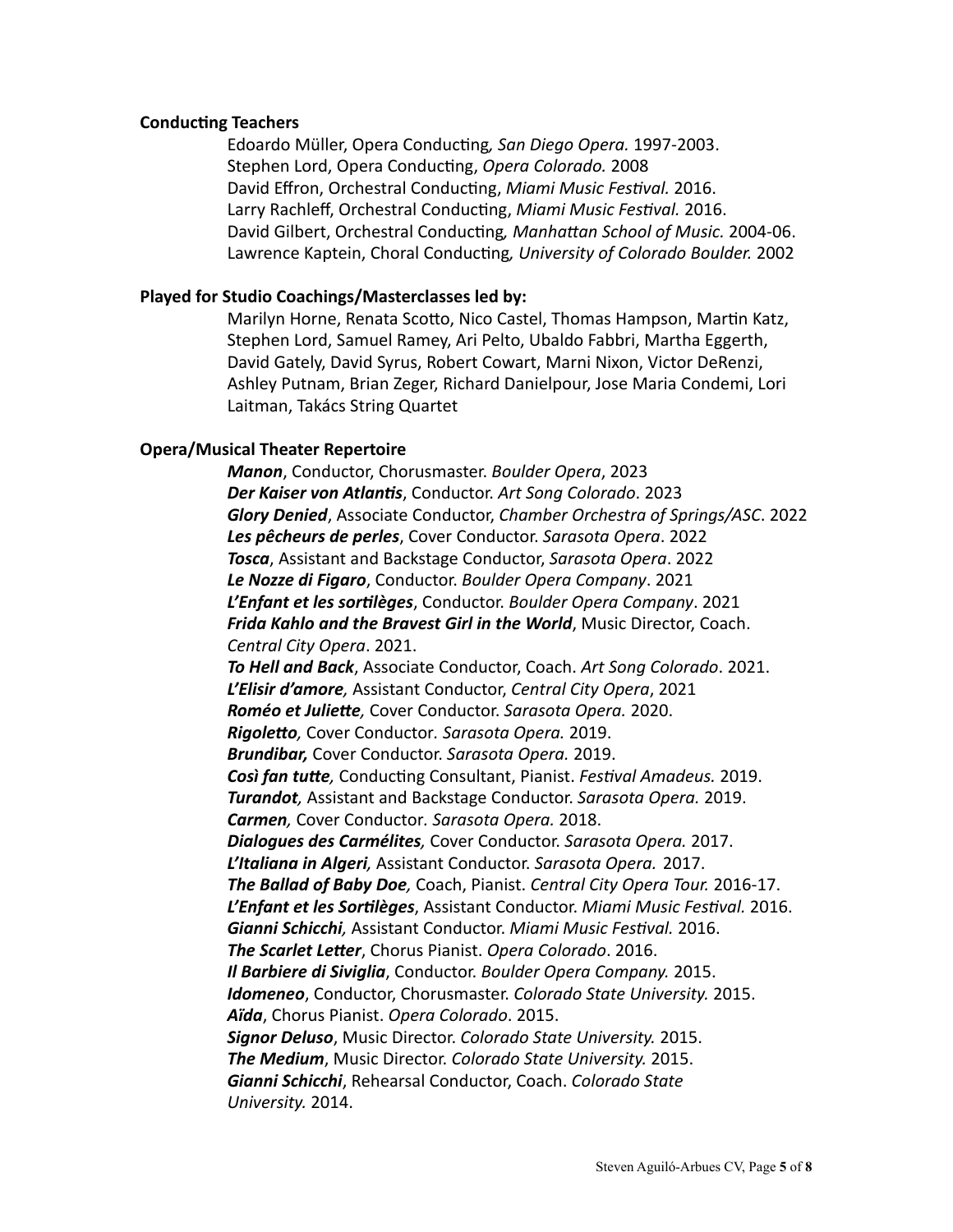**Suor Angelica**, Rehearsal Conductor, Coach, Chorusmaster. *Colorado State University.* 2014. *Rigoletto*, Coach, Pianist. *Opera Colorado.* 2014. *Carmen, Coach, Pianist. Opera Colorado.* 2014. *Cendrillon,* Rehearsal Conductor, Coach, Chorusmaster. *Colorado State University.* 2013. *Tosca,* Coach, Pianist. *Atlanta Opera.* 2013. **Patience**, Rehearsal Conductor, Coach, Chorusmaster, *Colorado State University.* 2013. **Don Giovanni**, Chorus Pianist. Opera Colorado. 2013. *Roméo et Juliette,* Coach, Pianist. *Opera Colorado.* 2013. **Die Zauberflöte**, Coach, Pianist. Crested Butte Music Festival. 2012. L'Elisir d'amore, Coach, Pianist. Crested Butte Music Festival. 2012. Le Nozze di Figaro, Rehearsal Conductor, Coach, Pianist. Opera Colorado.  2012. **Barber of Seville**, Outreach Music Director. Opera Colorado. 2012. *Florencia en el Amazonas, Chorus Pianist and Diction Coach. Opera Colorado*. 2012. **Hansel and Gretel**, Outreach Music Director. Opera Colorado. 2011 *La Cenerentola*, Coach, Pianist. *Opera Colorado.* 2011. *Rusalka*, Chorus Pianist. *Opera Colorado*. 2011. *Unfinished Sermons, Conductor, Chorusmaster. Denver, Colorado.* 2010. *Carmen, Outreach Music Director. Opera Colorado.* **2010.**  *La bohème*, Chorus Pianist. *Opera Colorado*. 2010. *Il Barbiere di Siviglia, Coach, Pianist. Opera Colorado.* 2010. **Tosca**, Chorus Pianist. Opera Colorado. 2010. **Les Contes d'Hoffmann**, Chorus Pianist. Opera Colorado. 2010. *Così fan tutte*, Chorus Pianist. *Opera Colorado*. 2009. *The Music Shop, Music Director. Opera Colorado.* **2009. Les Pêcheurs des Perles,** Chorus Pianist. Opera Colorado. 2009. *Roméo et Juliette, Outreach Music Director. Opera Colorado.* **2009.** Anything Goes, Conductor, Chorusmaster. *Colorado Light Opera.* 2009. **Oklahoma!**, Assistant Conductor, Chorusmaster. *Colorado Light Opera.* 2009. *Madama Butterfly, Assistant Conductor, Pianist. Opera Colorado.* 2008. **Don Pasquale**, Coach, Pianist. Opera Colorado. 2008 *La Curandera*, Music Director. *Opera Colorado.* 2008. **Dido and Aeneas**, Music Director, Chorusmaster. Manhattan School of Music. 2007. **II Tabarro**, Assistant Conductor, Pianist. Manhattan School of Music. 2007. **Gianni Schicchi**, Assistant Conductor, Pianist. Manhattan School of Music. 2007. **Dialogues des Carmélites**, Assistant Conductor, Pianist. Manhattan School of *Music.* 2006. **Don Giovanni**, Assistant Conductor, Pianist. Manhattan School of Music. 2005.

*Madama Butterfly, Assistant Conductor, Pianist. Manhattan School of Music.*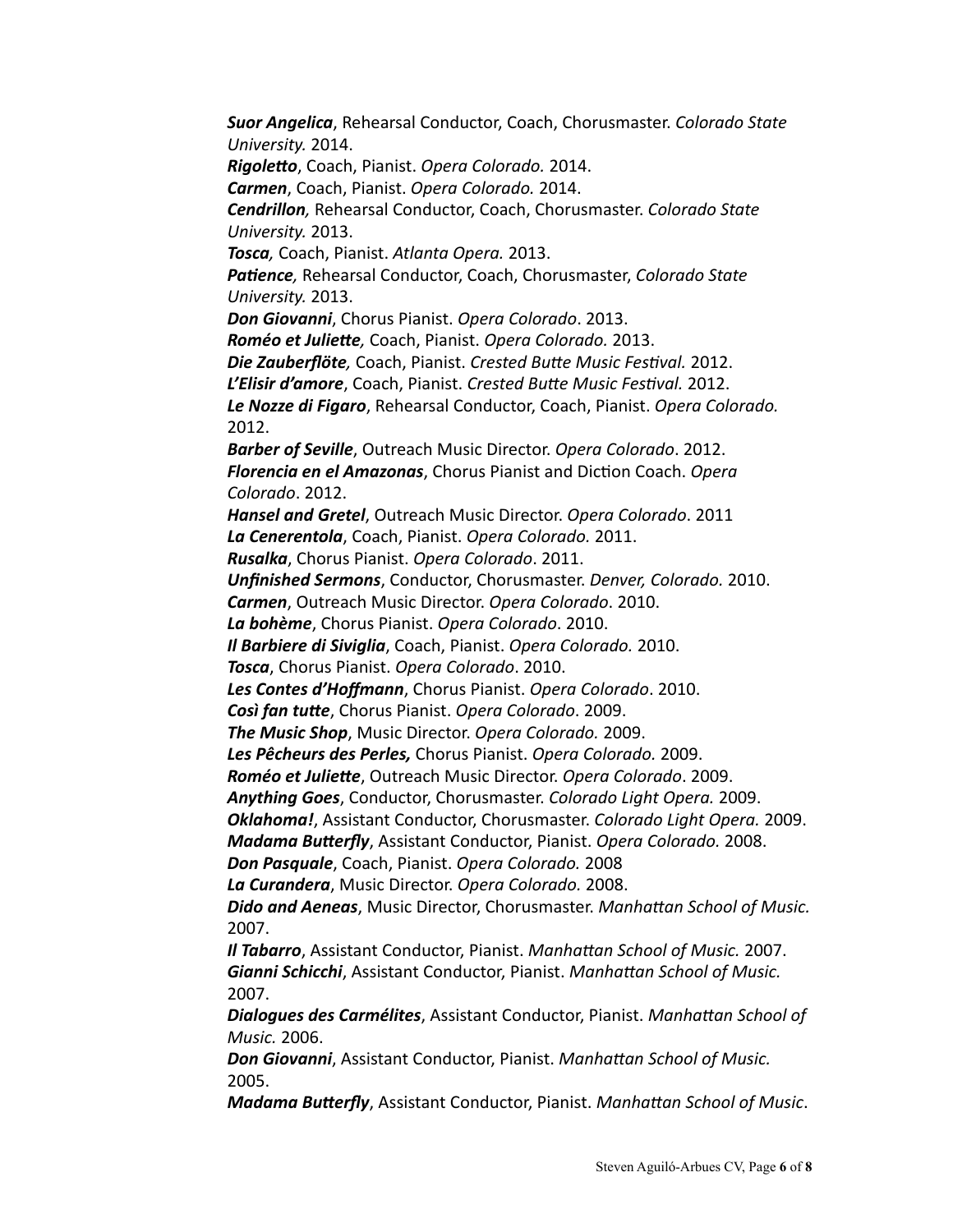*Madama Butterfly, Mentored Assistant Conductor, San Diego Opera.* **2003. Pippin**, Performance Pianist. University of Colorado, Boulder. 2003. A Chorus Line, Conductor, Coach. Boulder Broadway Company. 2002. *Tosca*, Mentored Assistant Conductor, San Diego Opera. 2002. *Il Trovatore, Mentored Assistant Conductor, San Diego Opera.* 2000. Le Nozze di Figaro, Mentored Assistant Conductor, San Diego Opera. 1998.

#### **Chorus Master Experience**

 *L'Enfant et les sortilèges (Boulder Opera)*  *Idomeneo (Colorado State University) Suor Angelica (Colorado State University) Cendrillon (Colorado State University) Unfinished Sermons (Denver, CO)* **Patience** (Colorado State University)  *Oklahoma! (Colorado Light Opera) Anything Goes (Colorado Light Opera) Dido and Aeneas (Manhattan School of Music)* 

## **Educational and Outreach Arrangements**

I have created condensed versions of operas, typically 45 minutes to one hour in length, intended mainly for K-12 outreach for Opera Colorado. I have also arranged operas, typically 2 hours in length, for Opera Colorado Young Artist matinée performances in the Ellie Caulkins Opera House with orchestra. Operas include: *Romèo et Juliette, Hansel and Gretel*, *Carmen*, *Il Barbiere di Siviglia*, *Le Nozze di Figaro*, *La Cenerentola*. 2008-2012.

#### **Competition Judge/Adjudicator/Panelist**

**National Endowment for the Arts (NEA) Grants Panelist, Opera Division** *Washington, DC.* 2020-2021.

**NATS National Association of Teachers of Singing CO/WY, Laramie, WY**  *and Denver, CO*. 2016-2017.

**Colorado Federation of Music Clubs (piano)**, Denver, CO. 2010-2016. **Young Artist Alliance (vocal division),** *Thornton, CO. 2017.* 

**United States International Duo Piano Competition**, *Colorado Springs, CO*. 2011-2015.

#### **Honors and Awards**

**Winner Musical Merit Scholarship**, *Manhattan School of Music.* 2003- 2006.

**Winner** *Festival Bela Bartok Competition (Collaborative piano) Lima, Peru.* 1998. 

**Winner** *International Institute for Young Musicians Competition (Collaborative piano), Lawrence, KS.* 1998.